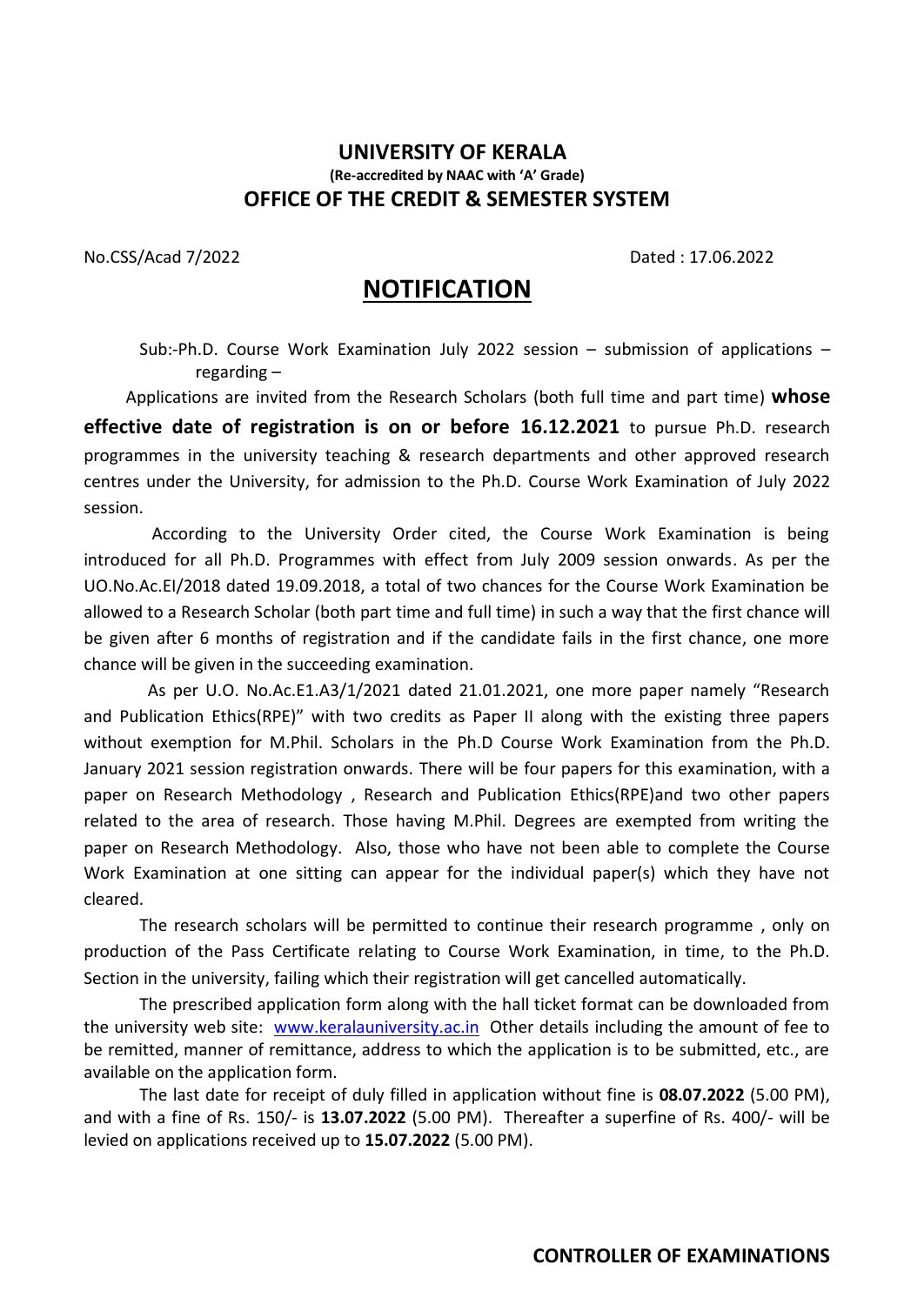| No:<br>Amount Rs.                                                             | Details of fee remittance:<br>Date of remittance:<br>KU /Friends PIS No./DD No.<br>Name of bank/Cash Counter                                                                                                                       |                                                 | UNIVERSITY OF KERALA<br>(Re-accredited by NAAC with 'A' Grade)<br><b>APPLICATION FOR REGISTRATION</b><br><b>Ph. D COURSE WORK EXAMINATION</b><br><b>JULY 2022 SESSION</b>                                                      | Rs. 25/-<br>For office use<br>Register No.                                                      |  |
|-------------------------------------------------------------------------------|------------------------------------------------------------------------------------------------------------------------------------------------------------------------------------------------------------------------------------|-------------------------------------------------|--------------------------------------------------------------------------------------------------------------------------------------------------------------------------------------------------------------------------------|-------------------------------------------------------------------------------------------------|--|
|                                                                               | Name and address of the Chairman, Doctoral Committee with Office Seal<br>(Dated signature on the photograph)                                                                                                                       |                                                 |                                                                                                                                                                                                                                | Affix passport<br>size photograph<br>duly attested by<br>the Chairman,<br>Doctoral<br>Committee |  |
| Name of candidate (BLOCK LETTERS) as entered in the<br>qualifying certificate |                                                                                                                                                                                                                                    |                                                 |                                                                                                                                                                                                                                |                                                                                                 |  |
|                                                                               | Age and date of birth :                                                                                                                                                                                                            |                                                 |                                                                                                                                                                                                                                |                                                                                                 |  |
| Sex:                                                                          |                                                                                                                                                                                                                                    |                                                 |                                                                                                                                                                                                                                |                                                                                                 |  |
| Permanent Address (CAPITAL LETTERS)                                           |                                                                                                                                                                                                                                    | Address in which communications are to be sent: |                                                                                                                                                                                                                                |                                                                                                 |  |
| PIN Code:<br>Tel/Cell phone No<br>Ph. D Registration order No. and Date       |                                                                                                                                                                                                                                    |                                                 | PIN Code:<br>Tel/Cell phone No                                                                                                                                                                                                 |                                                                                                 |  |
| Name of Faculty                                                               | (Please attach a copy of the UO attested by the Chairman of the Doctoral Committee<br>Whether Research Methodology paper exempted or not<br>(If yes, furnish the details of the Reg. No. & Year of the M.Phil. Examination passed) |                                                 |                                                                                                                                                                                                                                |                                                                                                 |  |
| Department                                                                    |                                                                                                                                                                                                                                    |                                                 |                                                                                                                                                                                                                                |                                                                                                 |  |
| Topic of research                                                             |                                                                                                                                                                                                                                    |                                                 |                                                                                                                                                                                                                                |                                                                                                 |  |
|                                                                               | Name and address of supervising teacher<br>(With contact Telephone/mobile phone number & e-mail ID)                                                                                                                                |                                                 |                                                                                                                                                                                                                                |                                                                                                 |  |
|                                                                               | Signature of the Supervising teacher                                                                                                                                                                                               |                                                 |                                                                                                                                                                                                                                |                                                                                                 |  |
|                                                                               | Details of the examinations the candidate intends to appear for:                                                                                                                                                                   |                                                 |                                                                                                                                                                                                                                |                                                                                                 |  |
| Paper                                                                         | <b>Title</b>                                                                                                                                                                                                                       |                                                 | <b>Centre of Examination</b>                                                                                                                                                                                                   | <b>Whether Appearing for</b><br>the I/II Chance                                                 |  |
| T                                                                             | *Research Methodology                                                                                                                                                                                                              |                                                 | $\frac{1}{\lambda}$                                                                                                                                                                                                            |                                                                                                 |  |
| $\mathbf{H}$                                                                  |                                                                                                                                                                                                                                    |                                                 |                                                                                                                                                                                                                                |                                                                                                 |  |
| $\mathbf{III}$                                                                |                                                                                                                                                                                                                                    |                                                 |                                                                                                                                                                                                                                |                                                                                                 |  |
| IV                                                                            |                                                                                                                                                                                                                                    |                                                 |                                                                                                                                                                                                                                |                                                                                                 |  |
|                                                                               | Register Number of previous appearance (If any)                                                                                                                                                                                    |                                                 |                                                                                                                                                                                                                                |                                                                                                 |  |
|                                                                               |                                                                                                                                                                                                                                    | <b>Declaration by the applicant</b>             | *Candidates having M.Phil degree are exempted from writing the Paper I Research Methodology examination<br>$\dot{\mathbb{X}}$ Those with M.Phil Degree may write "Exempted", in this column; others may leave the column blank |                                                                                                 |  |

I hereby confirm and declare that the entries made above are true to the best of my knowledge and that they have been made in my own hand writing Place Date **Signature of Candidate** Signature of Candidate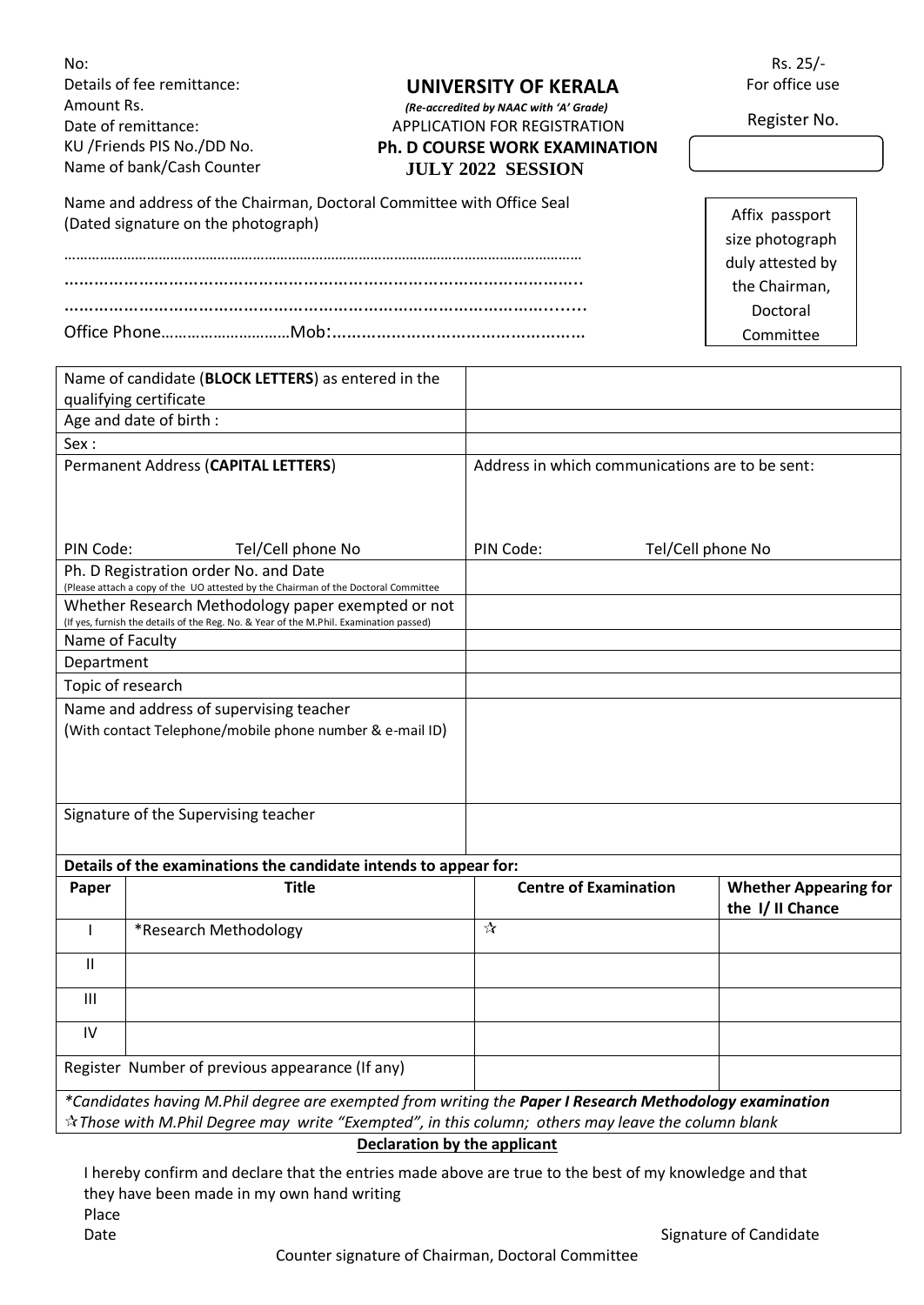### **INSTRUCTIONS FOR SUBMITTING THE APPLICATION:**

- 1. All columns in the application form should be carefully filled in by the candidate in his/her own handwriting.
- 2. Name of the candidate as stated in the application form should strictly conform to that appearing in the Qualifying Certificate and the Ph. D. Registration Order.
- 3. The following enclosures should form part of the application:
	- (i) Hall Ticket Format with the columns filled in, along with photograph, as per directions.
	- (ii) Self attested copy of the Qualifying Certificate. (PG Certificate)
	- (iii) Copy of the Ph.D. Registration Order duly attested by the Chairman of the Doctoral Committee concerned.
	- (iv) Self attested copy of the original M.Phil. degree diploma.
	- (v) DD/ University Pay-in-Slip in original for the prescribed examination fee. (DD obtained from any branches of SBI, payable at SBI, Kerala University Office Campus Branch, Palayam, Thiruvananthapuram, and drawn in favour of the Finance Officer, University of Kerala may be submitted.) Those who remit the fee by means of DD shall pay an additional amount of Rs. 35/- (Rs.585/-) along with the examination fee, towards DD handling charges.
	- **(vi) Two Self addressed, duly stamped envelopes (23 x 11 cms) for sending (1) hall ticket by Ordinary post(Rs 5/-) and (2) sending Certificate and Marklist by Registered Post(Rs 22/-)**
- 4. All enclosures should be placed between the application form and the hall ticket, neatly secured with tag/twine.

The cover containing the application should have the superscription APPLICATION FOR REGISTRATION TO THE Ph.D COURSE WORK EXAMINATION JULY 2022 SESSION

- 5. Applications should be addressed to THE DEPUTY REGISTRAR, CREDIT AND SEMESTER SYSTEM, UNIVERSITY OF KERALA, KARIAVATTOM, THIRUVANANTHAPURAM. Pin 695581, Phone- 0471 2308328.
- 6. Last date for the receipt of the application at the Office of Credit and Semester System will be 08.07.2022 (without fine)
- **7. Defective applications or applications not accompanied by the requisite documents/ the prescribed fee, will be summarily rejected.**

### **General instructions:**

1. Candidates are eligible to apply for admission to the course work examinations whose effective date of registration is on or before 16.12.2021 . A total of two chances for the Course Work Examination be allowed to a Research Scholar in such a way that the first chance will be given after 6 months of registration and if the candidate fails in the first chance, one more chance will be given in the succeeding examination.

2. The Research Scholars will be allowed to continue their research programme after a period of two years from the date of registration, only on production of their Course Work Pass Certificates, to the Ph.D Section.

- 3. Duration of each paper : 3 hours
- 4. Maximum marks : 100
- 5. Minimum marks for a pass: 50

#### **Fee Details:**

Application forms can be downloaded from [www.keralauniversity.ac.in.](http://www.keralauniversity.ac.in/) **Remit Rs 25/-** along with fee, towards the cost of application form.

Examination Registration Fee : Rs.525/- (per paper)

**(Fee once paid will not be refunded)**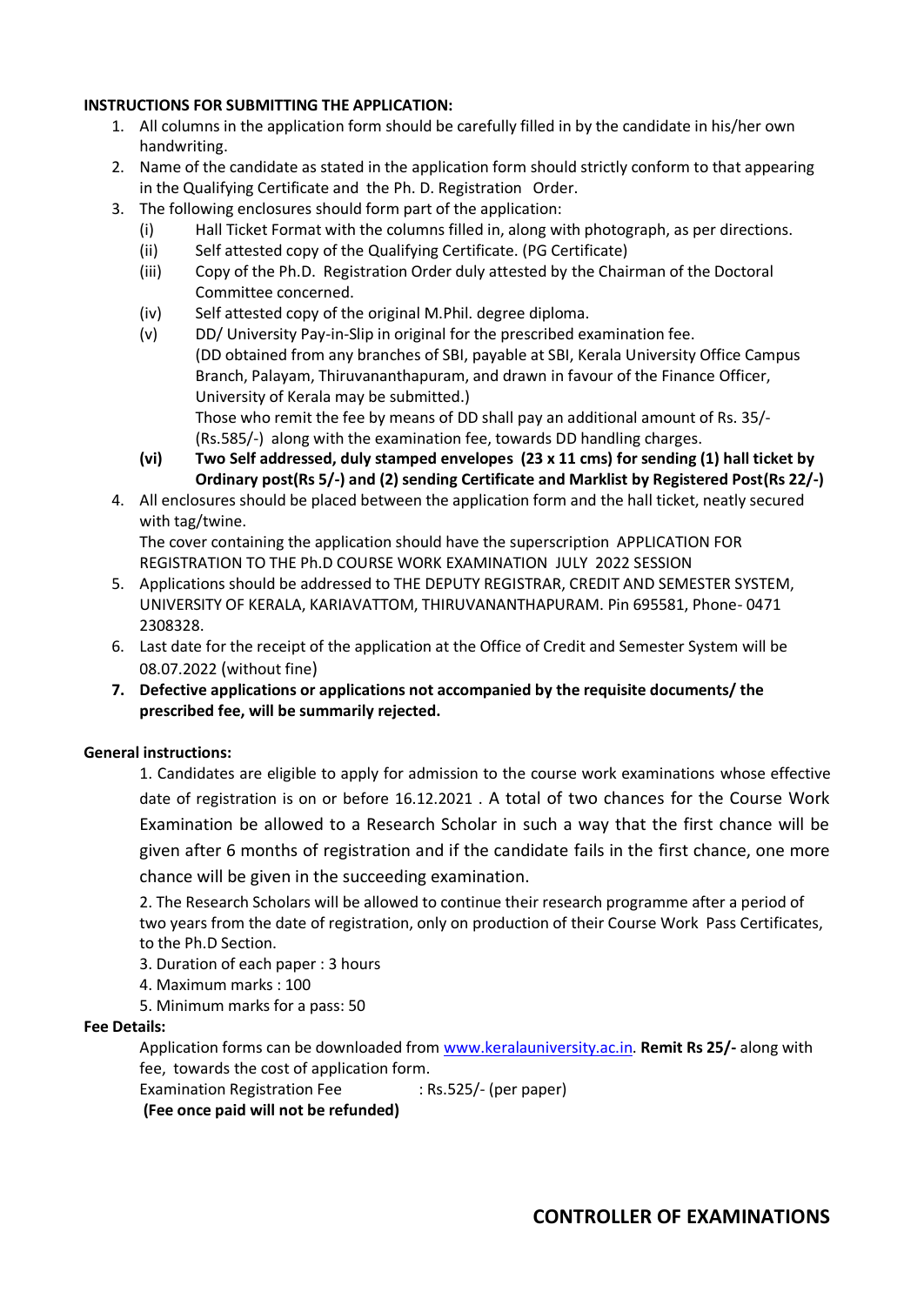## **UNIVERSITY OF KERALA (Re-accredited by NAAC with 'A' Grade) HALL TICKET**

### **Ph. D. COURSE WORK EXAMINATION JULY 2022 SESSION**

### **1. All columns except Register Number are to be filled in by the Candidate**

### REGISTER NUMBER

Name of Faculty:

Centre and place of Examination for Paper I, Paper II & Paper III

Name of the Candidate **(CAPITAL LETTERS):**

 $\left\{ \right.$ 

| Permanent Address (CAPITAL LETTERS) |                                                                                             |           | Address to which communications are to be sent:           |  |
|-------------------------------------|---------------------------------------------------------------------------------------------|-----------|-----------------------------------------------------------|--|
|                                     |                                                                                             |           |                                                           |  |
| PIN Code:                           | Tel/Cell phone No                                                                           | PIN Code: | Tel/Cell phone No                                         |  |
| with Office Seal.                   | Name and address of the Chairman, Doctoral Committee<br>(Dated signature on the photograph) |           | Affix passport size<br>photograph duly<br>attested by the |  |
|                                     |                                                                                             |           | Chairman, Doctoral                                        |  |
|                                     |                                                                                             |           | Committee                                                 |  |
|                                     |                                                                                             |           |                                                           |  |
|                                     |                                                                                             |           |                                                           |  |

Signature of candidate

| Details of the examinations the candidate intends to appear for:                                                                                                                                                                |                        |        |                                                       |  |  |  |  |
|---------------------------------------------------------------------------------------------------------------------------------------------------------------------------------------------------------------------------------|------------------------|--------|-------------------------------------------------------|--|--|--|--|
| Paper                                                                                                                                                                                                                           | Title                  | Centre | <b>Whether Appearing</b><br>for the I/ II/ III Chance |  |  |  |  |
|                                                                                                                                                                                                                                 | Research Methodology * | ☆      |                                                       |  |  |  |  |
| Ш                                                                                                                                                                                                                               |                        |        |                                                       |  |  |  |  |
| Ш                                                                                                                                                                                                                               |                        |        |                                                       |  |  |  |  |
| IV                                                                                                                                                                                                                              |                        |        |                                                       |  |  |  |  |
| *Candidates having M.Phil degree are exempted from writing the Paper I Research Methodology examination<br>$\dot{\mathcal{R}}$ Those with M.Phil Degree may write "exempted", in this column; others may leave the column blank |                        |        |                                                       |  |  |  |  |
|                                                                                                                                                                                                                                 |                        |        |                                                       |  |  |  |  |

Total number of papers registered ( ) In words ( )